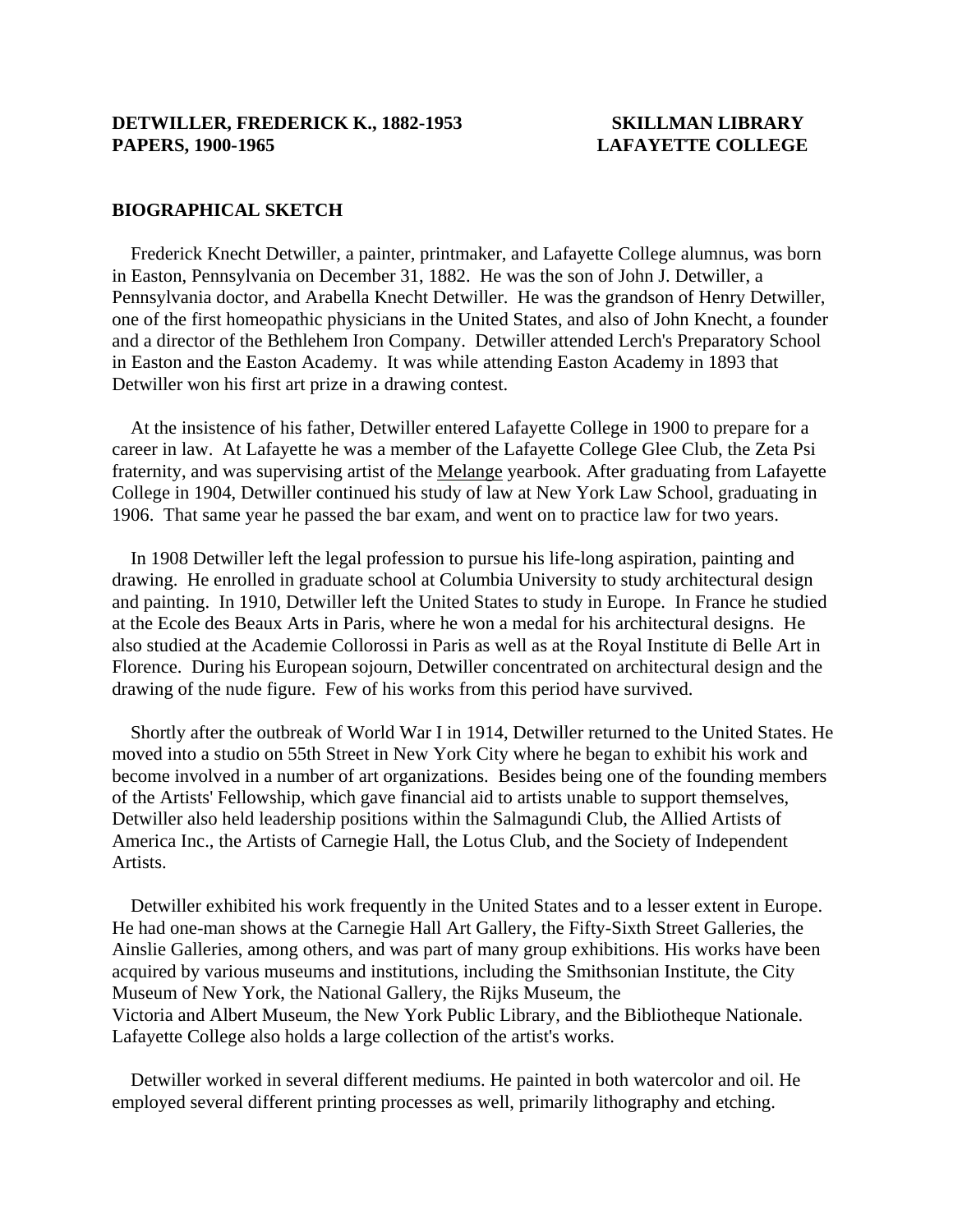Detwiller's love of architecture continued throughout his career, manifesting itself in many of his works, in particular his New York City skyline scenes, as well as his Lafayette College series.

Detwiller's four-year residency in Noank, Connecticut (1917 - 1921) and frequent visits to New Harbor, Maine influenced his works as well. The New England landscape, especially its fishing villages, was the subject of many of Detwiller's watercolors and paintings.

Detwiller spent his last years as the Artist-in-Residence at Lafayette College. From 1948 until his death in 1953, Detwiller maintained a studio in West College where he painted and did much of his printing.

Detwiller was married twice. His first marriage in 1916 to Joel Rhys was annulled in June 1920. In 1930 he married Emelyne Gatch, a nurse, with whom he remained until his death in September 1953. He had no children.

Detwiller left a typescript autobiography entitled, My Life for What It's Worth (1947, two volumes, Lafayette Collection X 1904 D48m).

#### **SCOPE AND CONTENT NOTE**

 The Frederick K. Detwiller Papers (1900-1965) document the artist's life and career. These materials range from Detwiller's earliest drawings at Lafayette College (1900-1904) to programs of his final exhibitions at the College (1949-1952). The papers cover his years as an architecture student at Columbia University and his years studying at architectural schools throughout Europe. The papers follow his very active years in New York City as an artist and advocate for the arts, and continue into his later years as a landscape and seascape painter in New England. The papers (12 cubic feet - 12 record cartons, 4 oversize boxes) are organized into seven series: personal and family, correspondence, writings, exhibitions, subject files, photographs, and scrapbooks.

Series 1, the personal and family series, contains Detwiller's financial records, legal documents, and family genealogical records. Especially interesting is the large amount of information documenting Detwiller's Swiss ancestry, and his illustrious grandfather Dr. Henry Detwiller, one of the first homeopathic physicians in the United States.

 Detwiller's personal and professional correspondence is located in Series 2. Correspondence is dated from 1904 through 1949. This correspondence gives insight into Detwiller's dealings with his patrons and fellow artists. Of interest are letters from Alfred Stieglitz and Vincent Van Gogh's nephew, V. W. Van Gogh.

 Detwiller's writings are contained in Series 3, writings. These speeches, articles, and letters to the editor clearly express his views on a variety of issues in the art world. Detwiller addresses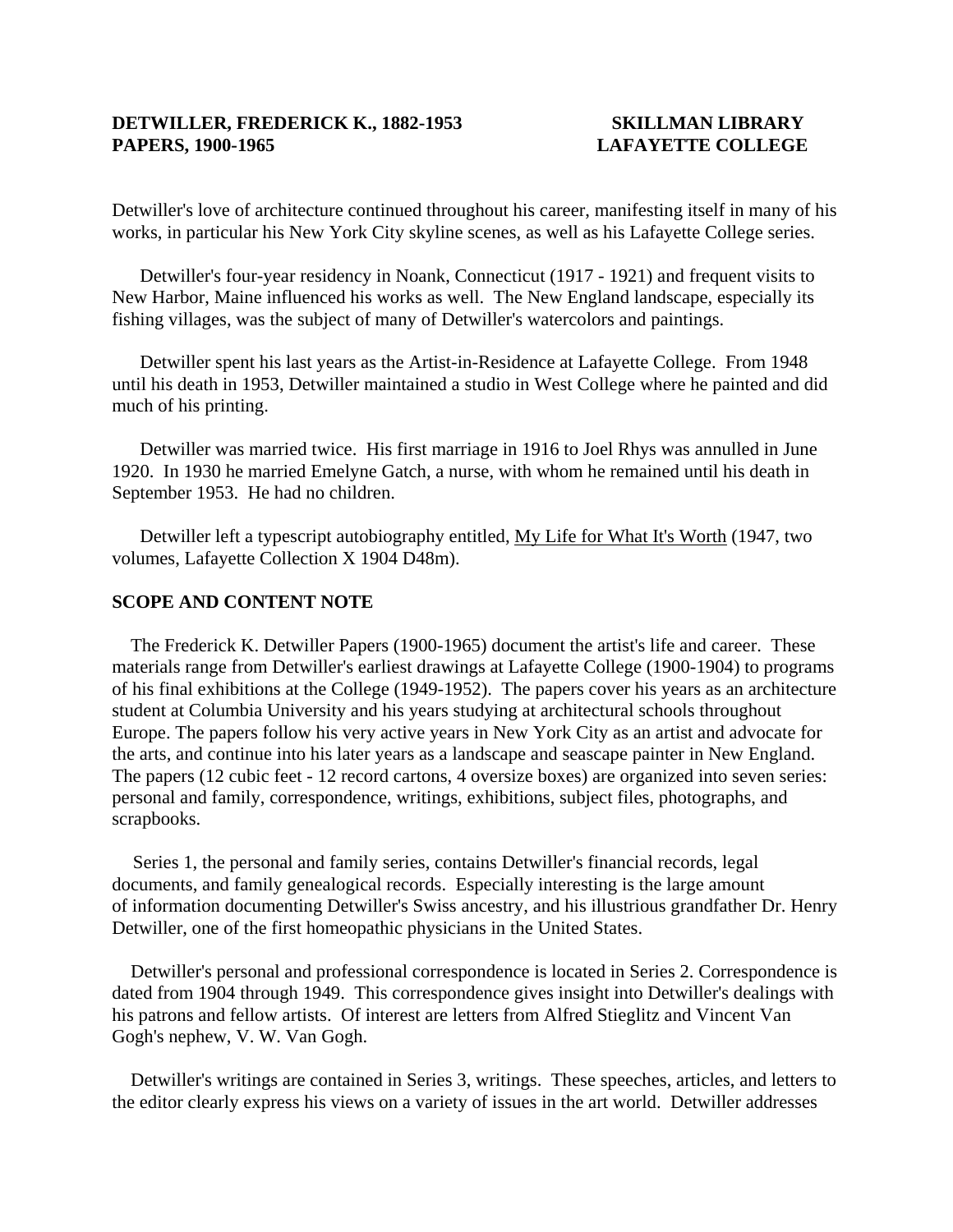the lack of public support which is given to American artists, as well as voicing his opposition to juried exhibitions. Detwiller also writes about the elimination of American expression in the Cathedral of St. John the Divine, the wrongful taxing of artists, and many other issues (see

 Scrapbook 4, Box X for further writings including some that document the advocacy for the preservation of North American Indian Art).

 Series 4, exhibitions, contains announcements and correspondence related to the numerous exhibits with which Detwiller was involved. Detwiller participated in many one-man and group shows. The exhibit program of Detwiller's earliest one-man show, held at the Easton Public Library in June 1915, is located in this series, as well as his one-man shows at the Ainslie Gallery, New York City; the Fifty-Sixth Street Galleries, New York City; and other galleries throughout the country.

 Series 5, subject files, contains information about various museums and other institutions, including Lafayette College, as well as various Detwiller associates. Of special interest are the many papers documenting the various art organizations with which Detwiller was associated. The Artists' Fellowship, Inc. is one such organization with which Detwiller was associated. This organization aided artists who were no longer able to work. the organization provided them with money and occasionally housing if the need arose. Information documenting the founding of the organization, its by-laws, and its members is present in this series. Also of interest is the file documenting Detwiller's role in the acquisition of the Daniel Chester French statue of the young Marquis de Lafayette for Lafayette College in the 1920s.

The photograph series, Series 6, contains an extensive record of Detwiller's paintings and drawings. The photographs of Detwiller works are arranged alphabetically by title when known (Box 4, folders 1-88), or by subject (folders 89-102). One may also see Series 7 for additional photographs of Detwiller works. Other photographs (folders 103-129) include numerous portrait shots of the artist, family photographs, as well as other miscellaneous photographs. Box 5 contains negatives and lantern slides of various Detwiller artworks. Also found in Box 5 is a collection of New England postcards, primarily from Maine and Connecticut.

 Series 7, the scrapbook series, contains 31 scrapbooks and sketchbooks documenting the various phases of the artist's life. Box 6 contains six volumes of prints and photographs collected by Detwiller during his European tour in 1910. These prints and photographs show his keen interest in European architecture and sculpture. Box 7 contains eight volumes documenting Detwiller's career as an artist. These scrapbooks are composed of newspaper articles, exhibit catalogs, announcements of competitions and awards, and correspondence. Ten volumes providing a photographic record of Detwiller's paintings and drawings from his earliest graphic artworks for the Lafayette College yearbook to his oil paintings that were acquired by various museums can be found in Box 8. The photographs of works that were in museum collections or were owned by private collectors are indicated by a red dot sticker. Box 9 contains three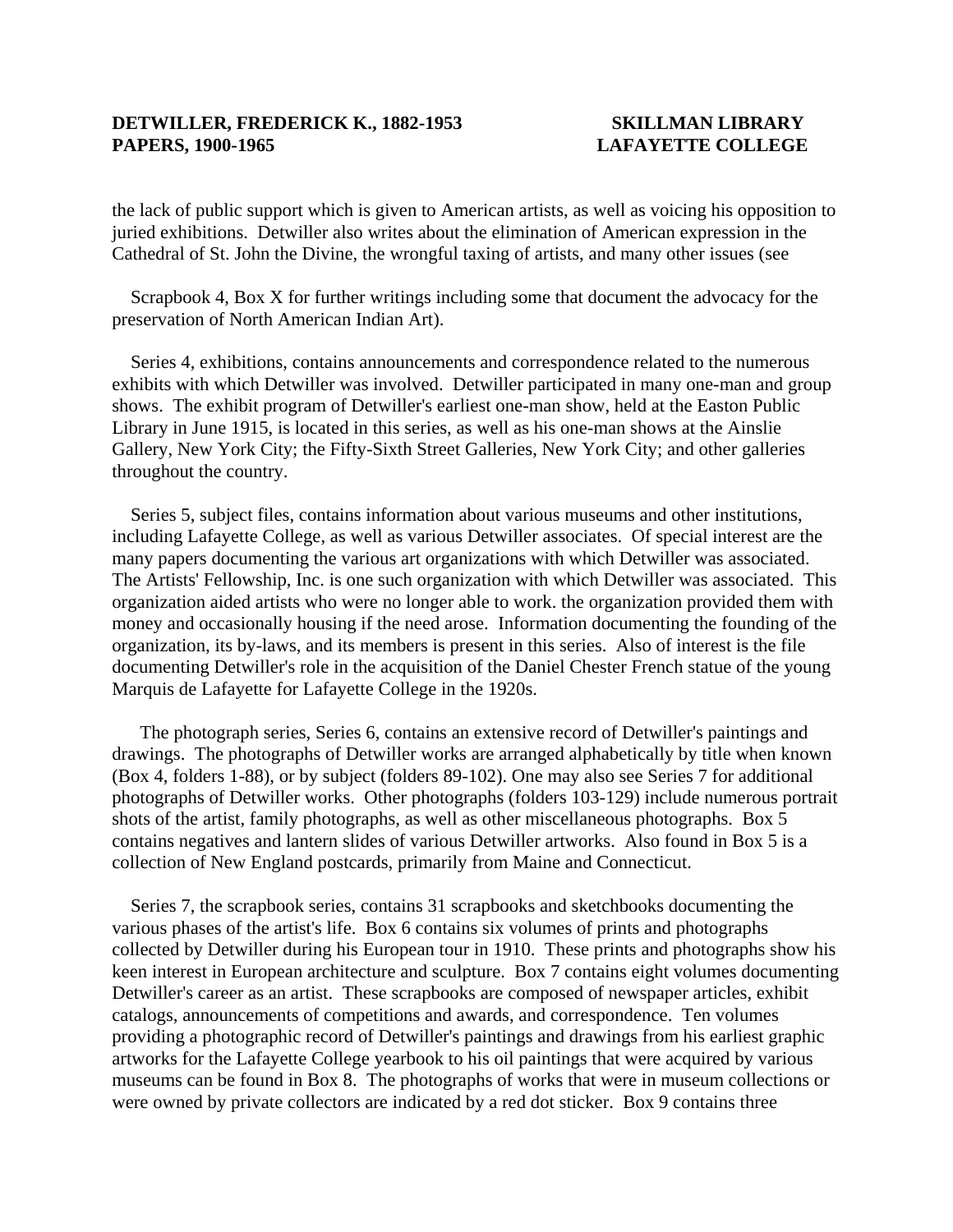volumes, two of which are Detwiller's student biology notebooks (1902-1904), and one regarding Detwiller's honorary degree which he received from Lafayette College in 1945. Two scrapbooks having original sketches by Detwiller and two sketchbooks of composed of preliminary studies for later works are contained in Box 10.

# **INVENTORY**

### **BOX 1**

### **Series 1: PERSONAL AND FAMILY**

#### FOLDERS

| $\mathbf{1}$    | <b>Biographical Directory Entries FKD:</b>              | 1925 - 1945   |
|-----------------|---------------------------------------------------------|---------------|
| 2               | Detwiller, Frederick K.:                                | 1917 - 1965   |
| 3               | Detwiller, Henry:                                       | 1879 - 1935   |
| $\overline{4}$  | Detwiller, John J.:                                     | 1889 - 1916   |
| 5               | Financial records - consignment sheets, receipts, etc : | 1928 - 1935   |
| 6               | Financial records - Cusick, P. F. and Co.:              | 1928 - 1930   |
| 7               | Financial records - Noank, CT home purchase:            | 1919          |
| 8               | Financial records - Oil Drilling; El Paso, TX:          | 1940 - 1944   |
| 9               | Financial records - Receipts and bills of sale:         | 1917 - 1922   |
| 10              | Financial and legal records:                            | 1908 - 1944   |
| 11              | <b>Gatch Family:</b>                                    | 1929          |
| 12              | Genealogical materials:                                 | 1825 - 1947   |
| 13              | <b>Medical Records of FKD:</b>                          | $1919 - 1932$ |
| 13a             | Emelyne G. Detwiller – address to Parents Dinner        | 1955          |
| 13 <sub>b</sub> | Emelyne G. Detwiller – exerpts from will of $E.G.D.$    | 1964          |

#### **Series 2: CORRESPONDENCE**

| 14 | Correspondence: | 1904 - 1919 |
|----|-----------------|-------------|
| 15 | Correspondence: | 1920 - 1925 |
| 16 | Correspondence: | 1926 - 1929 |
| 17 | Correspondence: | 1930 - 1934 |
| 18 | Correspondence: | 1935 - 1939 |
| 19 | Correspondence: | 1940 - 1944 |
| 20 | Correspondence: | 1945 - 1949 |
| 21 | Correspondence: |             |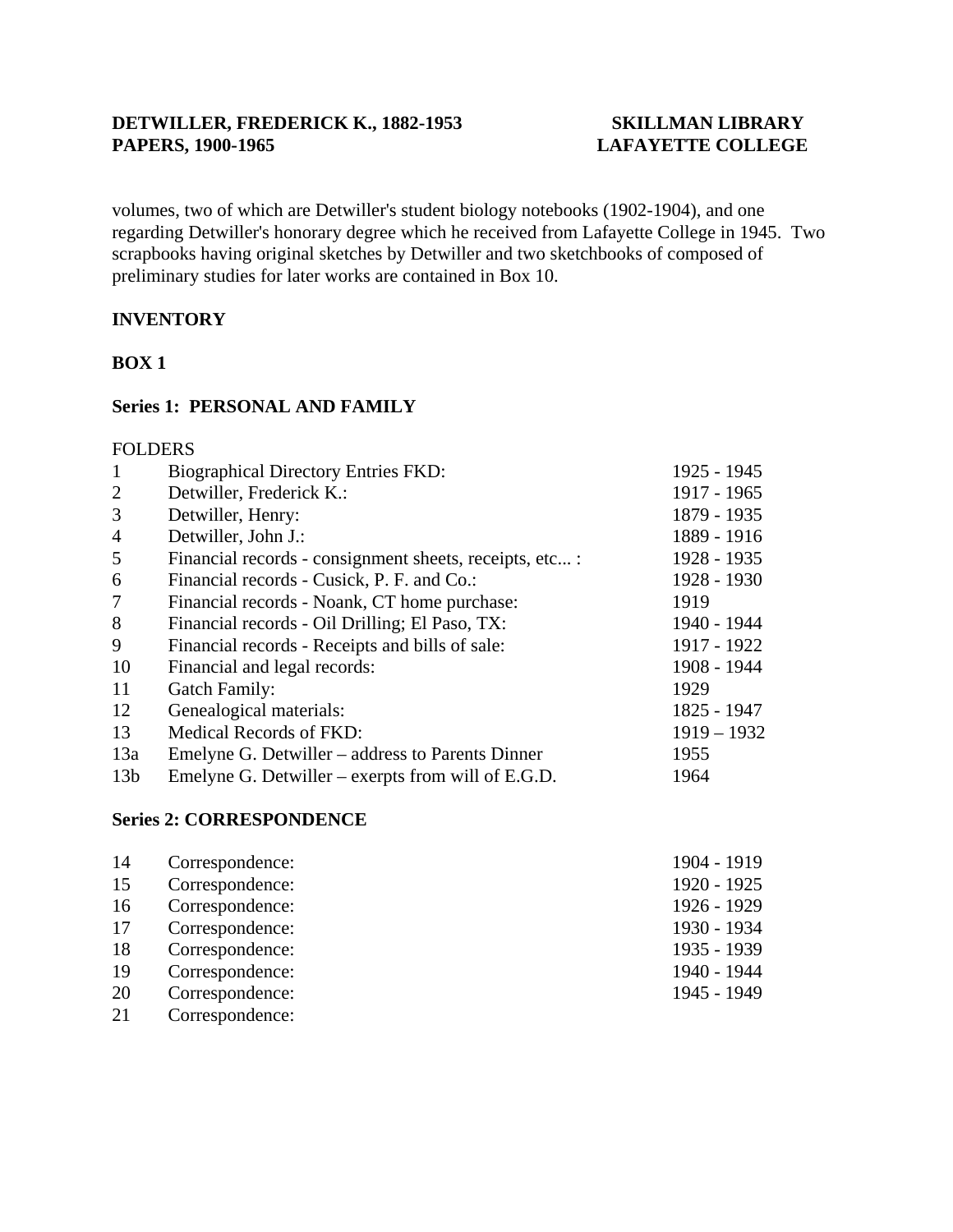# **LAFAYETTE COLLEGE**

### **Series 3: WRITINGS**

| 22   | FKD - Speech, "American Culture":                                                           | 1941         |
|------|---------------------------------------------------------------------------------------------|--------------|
| 23   | FKD - Article, (NY Herald Tribune) "An American Monument":                                  | 26 Jan. 1926 |
| 24   | FKD - Speech, "Ancient Time" (only page 1):                                                 | 2 April 1925 |
| 25   | FKD - Speech, "Art and the American Paradox:                                                |              |
| 26   | FKD - Speech, "Art and Architecture in the American Colleges:                               | 1 April 1930 |
| 27   | FKD - Letter to the Editor, "Art and Diplomacy":                                            | October 1938 |
| 28   | FKD - Letter to the Editor, (The Dial and the Forum) "Art and Religion":                    |              |
| 29   | FKD - Article, (New York American) "Artist Joins Protest Ranks": 4 April 1929               |              |
| 30   | FKD - Speech, "The Artist in the Stage of History":                                         | 4 April 1925 |
| 31   | FKD - Letter to Editor, "A Constant in Culture":                                            | 24 Oct. 1932 |
| 32   | FKD - Description of Paintings of Eclipse:                                                  | 24 Jan. 1925 |
| 33   | FKD - "Don't Kick a Man When He is Down":                                                   | 1 Nov. 1940  |
| 34   | FKD - Article, (New York American) "Elevating Bryant Park":                                 | 26 May 1932  |
| 35   | FKD - Letter to Editor, "Fair Play for Art Exhibitions":                                    | May 1930     |
| 36   | FKD - Letter Editor, "Four and One-Half Acres of Evergreens":                               |              |
| 37   | FKD - "Home Forsaken":                                                                      | 10 Feb. 1924 |
| 38   | FKD - Article (News and Courier) "In the Eyes of and Artist":                               | 8 Jan. 1937  |
| 39   | FKD - Letter to Editor (New York Times)" Intellectual Atmosphere": 22 Jan. 1923             |              |
| 40   | FKD - Article, (The American Art Student) "Is the Art Jury System Unfair":                  |              |
| 41   | FKD - Letter to Editor, "The Jury and Man":                                                 | Jan. 1927    |
| 42   | FKD - Miscellaneous:                                                                        |              |
| 43   | FKD - Speech (Radio), "The National Academy":                                               | March 1941   |
| 44   | FKD - Letter to Editor, "New York Wake Up":                                                 | 26 Apr. 1934 |
| 45   | FKD - Article (New York Evening Post), "Now My Idea is This": 14 May 1925                   |              |
| 46   | FKD - Letter to Editor, "Order is Heaven's First Law":                                      | 22 July 1940 |
| 47   | FKD - Letter to Editor (New York Herald Tribune), "A Plea For Artist Tenants": 22 Apr. 1933 |              |
| 48   | FKD - "Report of Frederick Detwiller on Visiting Committee of Fine Arts": 22 Oct.           |              |
| 1931 |                                                                                             |              |
| 49   | FKD - Letter to Editor, "Shaft of Light":                                                   | 13 Dec. 1928 |
| 50   | FKD - "The T-Square vs. Natural Beauty":                                                    | 1 July 1935  |
| 51   | FKD - Letter to Editor (Easton Express) "The Tender American Republic":31 Oct. 1939         |              |
| 52   | FKD - "Toddo" - Libretto:                                                                   |              |
| 53   | FKD - Letter to Editor, "Vandalism in Connecticut":                                         |              |
| 54   | Wickenden - "On the Real and Ideal in Art":                                                 | 1891         |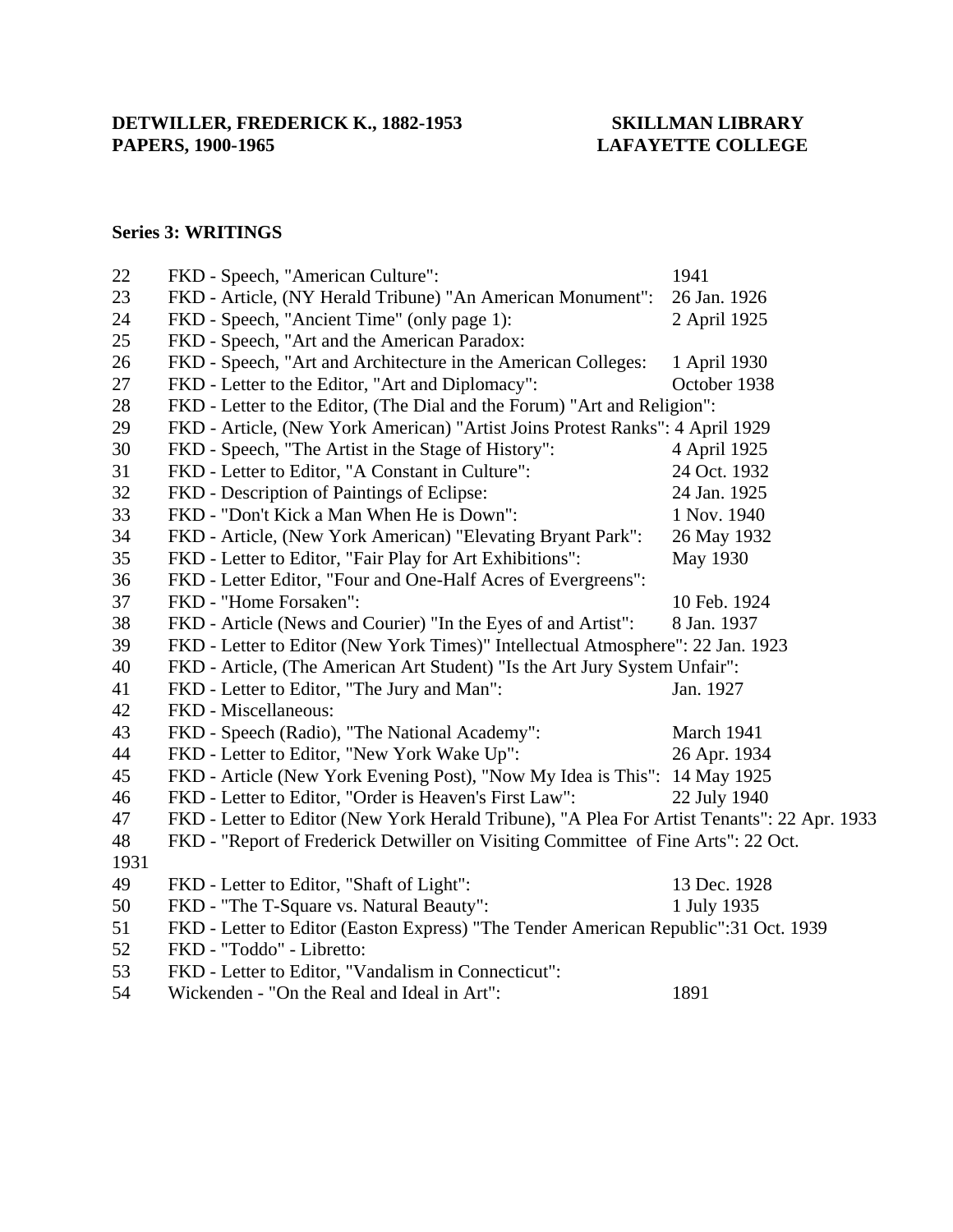# **BOX 2**

# **Series 4: EXHIBITIONS**

#### FOLDERS

| $\mathbf{1}$   | FKD - Ainslie Gallery:                                                           | 1923 - 1925  |
|----------------|----------------------------------------------------------------------------------|--------------|
| $\overline{c}$ | FKD - Argent Gallery, NYC: Nov.                                                  | 1936         |
| $\mathfrak{Z}$ | FKD - Bennington Historical Museum:                                              | 1 Sept. 1940 |
| $\overline{4}$ | FKD - Camden Yacht Club:                                                         | 13 July 1927 |
| 5              | FKD - Carnegie Hall Art Gallery, NYC:                                            | 7 Nov. 1933  |
| 6              | FKD - Cathedral Parkway Gallery, NYC:                                            | 1 May 1915   |
| 7              | FKD - Department of Graphic Arts, Smithsonian Institute:                         | 29 Mar. 1937 |
| 8              | FKD - Easton Public Library:                                                     | June 1915    |
| 9              | FKD - Evanston, Ill.:                                                            | 13 Apr. 1919 |
| 10             | FKD - Fifty-Sixth Street Galleries, NYC:                                         | 3 Mar. 1930  |
| 11             | FKD - Jesup Memorial Library, Bar Harbor, ME:                                    | 26 July 1928 |
| 12             | FKD - Lafayette College:                                                         | 29 Apr. 1928 |
| 13             | FKD - Lafayette College:                                                         | 13 Jan. 1929 |
| 14             | FKD - Lafayette College:                                                         | 4 Apr. 1931  |
| 15             | FKD - Lafayette College:                                                         | 23 Apr. 1949 |
| 16             | FKD - Lafayette College, Commencement Exhibit:                                   | Oct. 1949    |
| 17             | FKD - Lafayette College:                                                         | 19 Feb. 1951 |
| 18             | FKD - Lafayette College:                                                         | 10 May 1952  |
| 19             | FKD - Lafayette College, Rotating Exhibition of Paintings:                       |              |
| 20             | FKD - L.D.M. Sweat Memorial Art Museum, Portland, ME:                            | Oct. 1927    |
| 21             | FKD - Lists of Exhibitions:                                                      | 1927 - 1929  |
| 22             | FKD - Lotus Club, NYC:                                                           | 5 Feb. 1951  |
| 23             | FKD - Maine, Summer Schedule:                                                    | 1927         |
| 24             | FKD - Neighborhood Club:                                                         | 12 Dec. 1929 |
| 25             | FKD - Newcomb-Macklin Galleries, NYC:                                            | 7 Feb. 1949  |
| 26             | FKD - Reviews, Miscellaneous:                                                    | 1920 - 1938  |
| 27             | FKD - Springfield Art League Annual Show, Gertrude Stein Review of: 30 Jan. 1935 |              |
| 28             | FKD - Springfield College - Catalog:                                             | Jan. 1931    |
| 29             | FKD - Ward Eggleston Galleries, NYC:                                             | 27 Jan. 1939 |
| 30             | FKD - Zeta Psi:                                                                  | 12 Nov. 1934 |
| 31             | FKD - Miscellaneous:                                                             | 1927 - 1928  |
| 32             | Group Shows - Miscellaneous:                                                     | 1917 - 1929  |
| 33             | Group Shows - Miscellaneous:                                                     | 1930 - 1947  |
| 34             | <b>Exhibit Entry Forms:</b>                                                      | 1916 - 1940  |
| 35             | Exhibit Programs - Miscellaneous:                                                | 1924 - 1930  |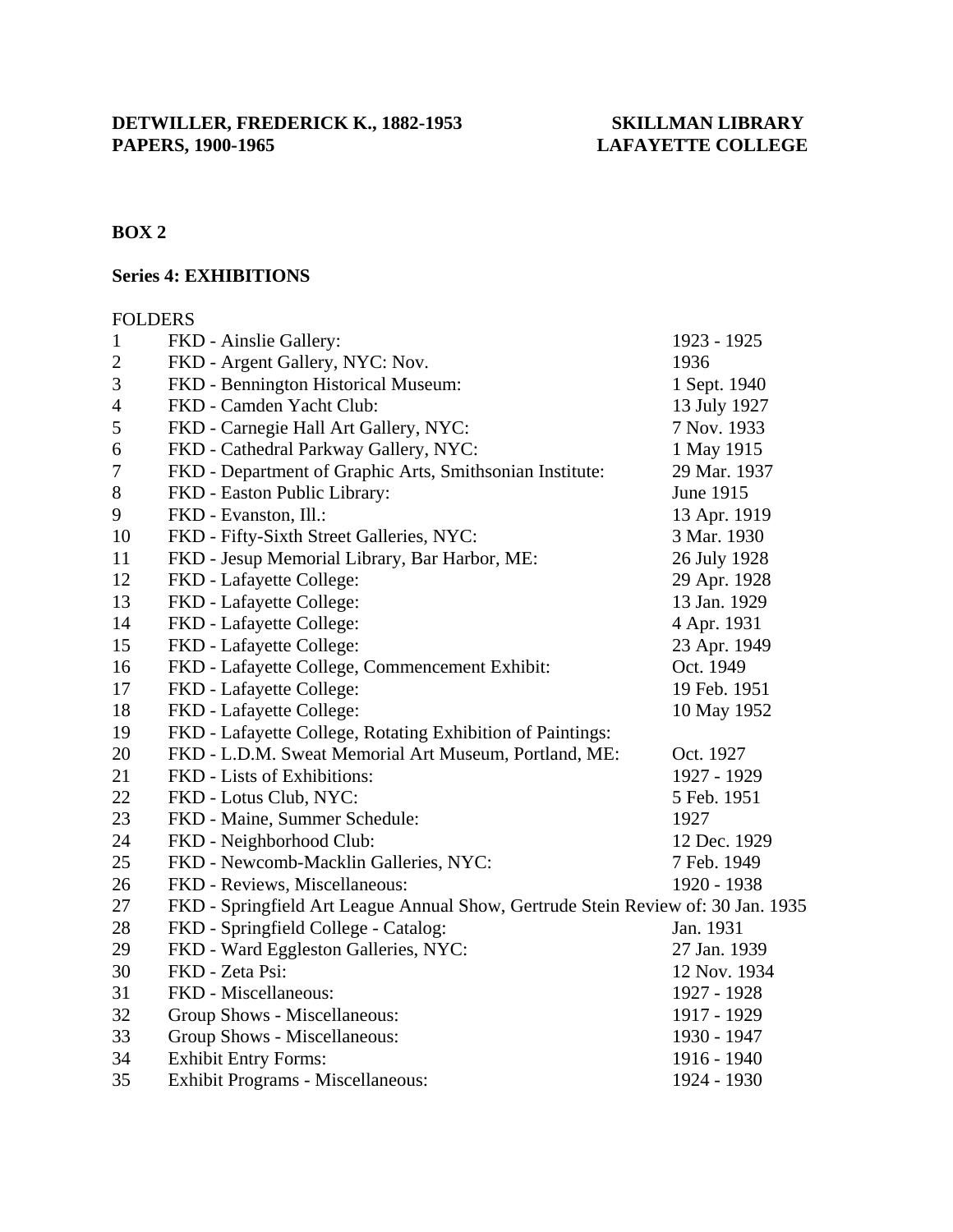# **LAFAYETTE COLLEGE**

# **Series 5: SUBJECT FILES**

| 36 | Allied Artists of America, Inc.:                                                 | 1926 - 1944 |
|----|----------------------------------------------------------------------------------|-------------|
| 37 | American Artists Professional League:                                            | 1928 - 1941 |
| 38 | American Criterion Society, Inc.:                                                | 1925        |
| 39 | American Friends of Lafayette:                                                   | 1938 - 1946 |
| 40 | Art - Miscellaneous                                                              |             |
| 41 | The Art Club of Philadelphia:                                                    | 1934        |
| 42 | Art Education/Educational Exhibits:                                              | 1927 - 1936 |
| 43 | Artist Guild of Easton:                                                          | 8 Apr. 1938 |
| 44 | Artists' Associations - Plan of organization:                                    |             |
| 45 | Artists' Fellowship, Inc. (formerly Artists' Aid Society):                       | 1920 - 1944 |
| 46 | Artists' Fellowship, Inc.:                                                       |             |
| 47 | Astrology and Theosophy:                                                         | 1910 - 1927 |
| 48 | Astrology and Theosophy:                                                         | 1928 - 1933 |
| 49 | <b>Bibliotheque Nationale:</b>                                                   | 1928        |
| 50 | <b>Boston Society of Etchers:</b>                                                | 1917        |
| 51 | Britton, James:                                                                  | 1923 - 1936 |
| 52 | Carnegie Hall Artists:                                                           | 1933 - 1936 |
| 53 | Catalog of Paintings and Sculpture on the Lafayette campus compiled by FKD: 1952 |             |
| 54 | Cathedral of St. John the Divine:                                                | 1920 - 1926 |
| 55 | Christmas Cards by artists:                                                      | 1925 - 1937 |
| 56 | Christmas Cards (Detwiller), Lafayette series:                                   | 1948 - 1955 |
| 57 | City Museum of New York:                                                         | 1932 - 1937 |
| 58 | Civil Works Service Commission:                                                  | 1933 - 1934 |
| 59 | Clippings - art and artists:                                                     | 1917 - 1945 |
| 60 | Clippings - FKD art works:                                                       | 1921 - 1931 |
| 61 | Clippings - FKD related articles:                                                | 1917 - 1940 |

# **BOX 3**

|                | <b>FOLDERS</b>                     |              |
|----------------|------------------------------------|--------------|
| -1             | Connecticut Academy of Fine Art:   | 1919 - 1944  |
| 2              | <b>Connecticut State Library:</b>  | 1927 - 1933  |
| 3              | Copyright material:                | 1916 - 1929  |
| $\overline{4}$ | Detwiller painting descriptions:   |              |
| 5              | Eclipse:                           | 24 Jan. 1925 |
| 6              | Eilshemus, Louis - artist:         | 1925 - 1939  |
| $\tau$         | Fine Arts Federation of New York:  | 1934 - 1940  |
| 8              | France trip:                       | 1931         |
| 9              | <b>Guild of American Painters:</b> | 1917 - 1930  |
| 10             | Hart, George O. (Pop):             | 1923 - 1933  |
|                |                                    |              |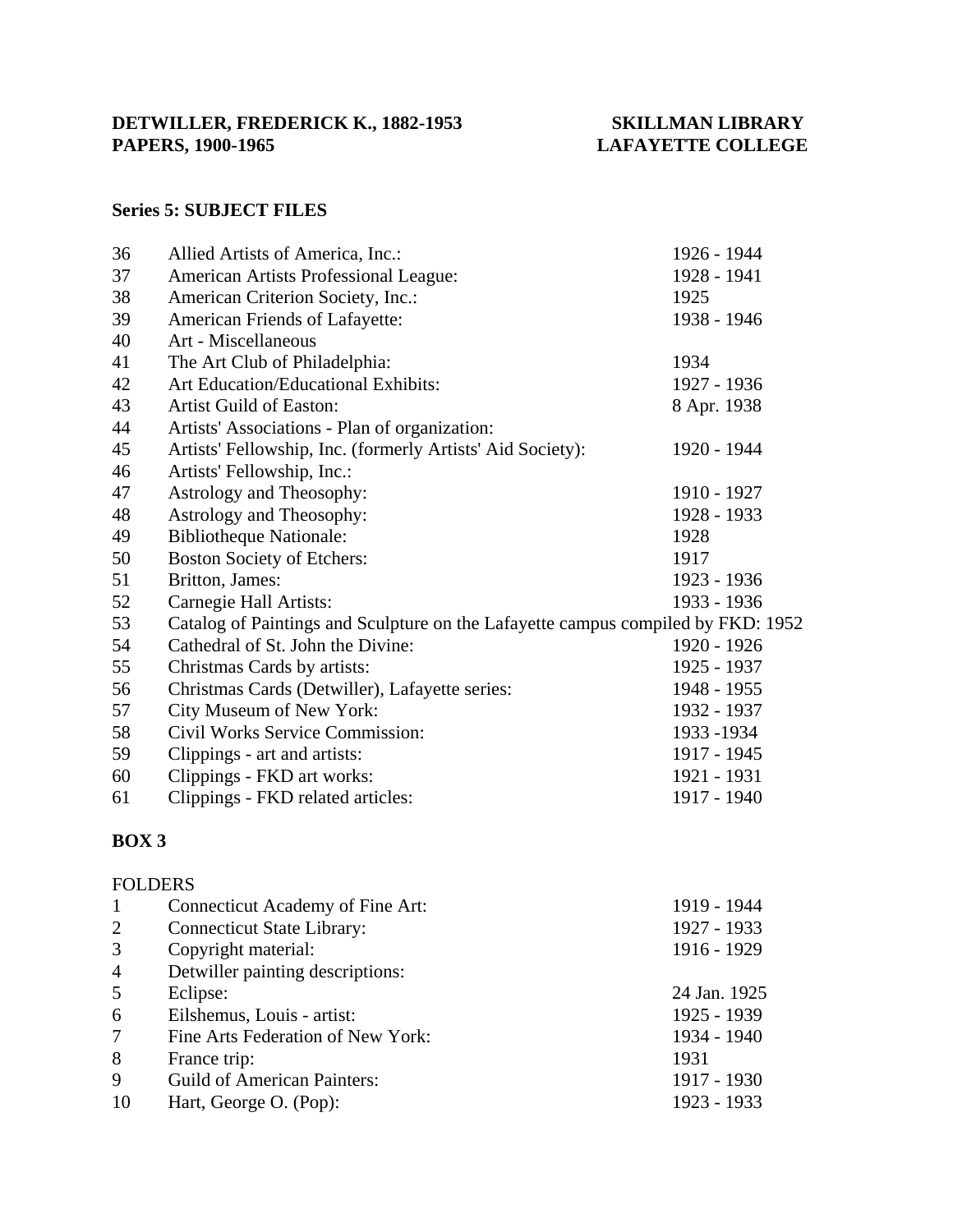# **LAFAYETTE COLLEGE**

| 11 | <b>Imperial War Museum:</b>                                                   | 1921         |
|----|-------------------------------------------------------------------------------|--------------|
| 12 | Ixia Society:                                                                 | 1928         |
| 13 | John H. Vanderpool Art Association:                                           | 1927 - 1935  |
| 14 | Lafayette College - Alumni Information:                                       | 1908 - 1965  |
| 15 | Lafayette College - Centennial Dinner Plates:                                 | 1932         |
| 16 | Lafayette College - statue of Lafayette by D. C. French:                      | 1919 - 1942  |
| 17 | Lafayette College - Doctor of Humane Letters:                                 | 26 Oct. 1945 |
| 18 | Lafayette College - miscellaneous correspondence:                             | 1908 - 1938  |
| 19 | Lafayette National Park, ME:                                                  |              |
| 20 | Lotus Club:                                                                   | 1924 - 1940  |
| 21 | League of American Artists, Inc.:                                             | 1922         |
| 22 | Metropolitan Museum of Art:                                                   | 1930 - 1945  |
| 23 | Miscellaneous:                                                                |              |
| 24 | The Museum of Modern Art:                                                     | 1932 - 1940  |
| 25 | National Academy of Design:                                                   | 1939 - 1947  |
| 26 | New York Water Color Club:                                                    | 1936 - 1948  |
| 27 | New York Public Library:                                                      | 1924 - 1944  |
| 28 | Oldach, Dorothy - writings, correspondence:                                   | 1938 - 1939  |
| 29 | Patrons - correspondence (incoming/outgoing):                                 | 1915 - 1937  |
| 30 | Peabody Museum:                                                               | 1928         |
| 31 | Philadelphia Art Alliance:                                                    | 1937         |
| 32 | Philadelphia Society of Etchers:                                              | 1928 - 1934  |
| 33 | Print Club of Philadelphia:                                                   | 1917 - 1929  |
| 34 | Range finder paintings and studies:                                           | 1918         |
| 35 | Republican Club:                                                              | 1907 - 1908  |
| 36 | Salmagundi Club:                                                              | 1927 - 1947  |
| 37 | Salons of America:                                                            | 16 Mar. 1922 |
| 38 | School of Dynamic Symmetry:                                                   | 1927 - 1932  |
| 39 | Sketches - miscellaneous                                                      |              |
| 40 | Smithsonian Institution:                                                      | 1923 - 1938  |
| 41 | Society of American Etchers (a.k.a. Brooklyn Society of Etchers): 1917 - 1947 |              |
| 42 | Society of Beaux - Arts Architecture:                                         | 1910         |
| 43 | Society of Independent Artists:                                               | 1917 - 1935  |
| 44 | Sons of the American Revolution:                                              | 1908 - 1934  |
| 45 | <b>United States Naval Academy:</b>                                           | 1936         |
| 46 | Valyre, Judy (astrologist) - direction and guidance:                          | 1938 - 1939  |
| 47 | Ware, A.: 1930 -                                                              | 1935         |
| 48 | "Washington Walnut"- painting by FKD:                                         | 1927 - 1936  |
| 49 | <b>Wellesley College:</b>                                                     | 1927 - 1928  |
| 50 | <b>Whitney Museum:</b>                                                        | 1931 - 1940  |
| 51 | Zeta Psi:                                                                     | 1923 - 1938  |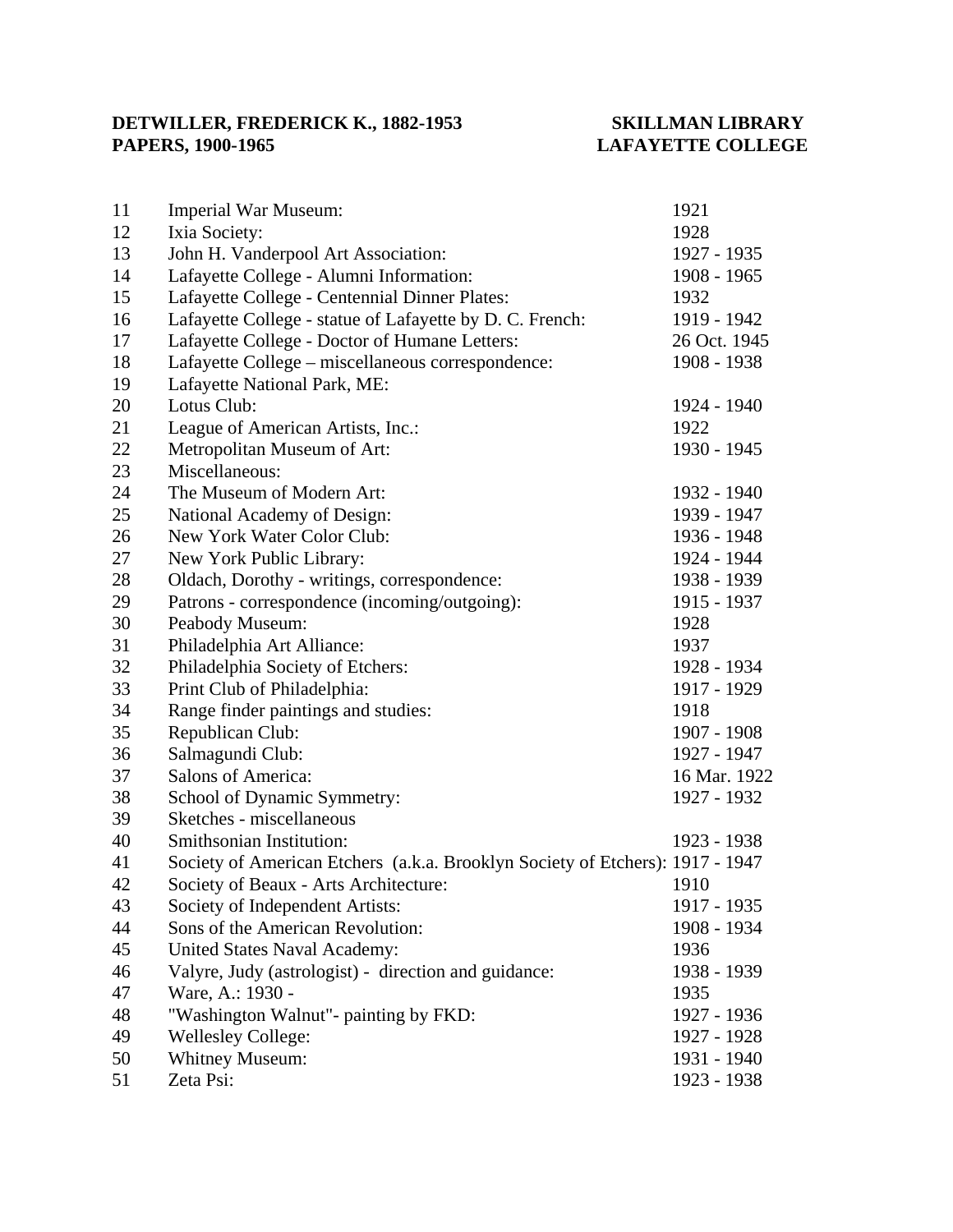# **BOX 4**

# **Series 6: PHOTOGRAPHS**

#### FOLDERS

- 1 "Approach to George Washington Bridge"
- 2 "Ashepoo Alley"
- 3 "At the Moorings"
- 4 "At Your Own Risk"
- 5 "The Bishop's Garden, St. John the Divine"
- 6 "The Bob Sled"
- 7 "Book Plate"
- 8 "Brewton Inn, Charleston, SC": 1942
- 9 "Brooklyn Merry Go Round": 1951
- 10 "Building the Nave":
- 11 "By Notre Dame, Paris":
- 12 "The Cast Away":
- 13 "Cat Fish Row":
- 14 "Cave Homestead": Nov. 1920
- 15 "Coach and Slave House of Governor Rutledge, Charleston, SC":
- 16 "Cod Reels": 1929
- 16.1 "The Covered Bridge Frenchtown on the Delaware":
- 17 "The Creeping Wall":
- 18 "Delaware Canal":
- 19 "Departure":
- 20 "Eastern Grade, Williamsburg Bridge, NYC": 4 July 1924
- 21 "Earthquake Row, Charleston SC":
- 22 "Emy's Room":
- 23 "Evening Glow, Paris":
- 24 "Fish Flakes, Maine":
- 25 "The Grosnold Arms" or "Summer Night":
- 26 "Gypsies of the Sea": 1939
- 27 "Hindale House, Deerfield Mass.":
- 28 "Home of Joshua Hett Smith, the Traitor": Oct. 1924
- 29 "Hudson Bridge":
- 30 "Hudson Terrace, N.Y.C.":
- 31 "Keyhole to a City":
- 32 Lafayette Series: "Dormitory Row": April 1949
- 33 Lafayette Series: "Gates Hall":
- 34 Lafayette Series: "Gayley and Markle Halls":
- 35 Lafayette Series: "Hogg Hall": Oct. 1951
- 36 Lafayette Series: "Jenk's Hall":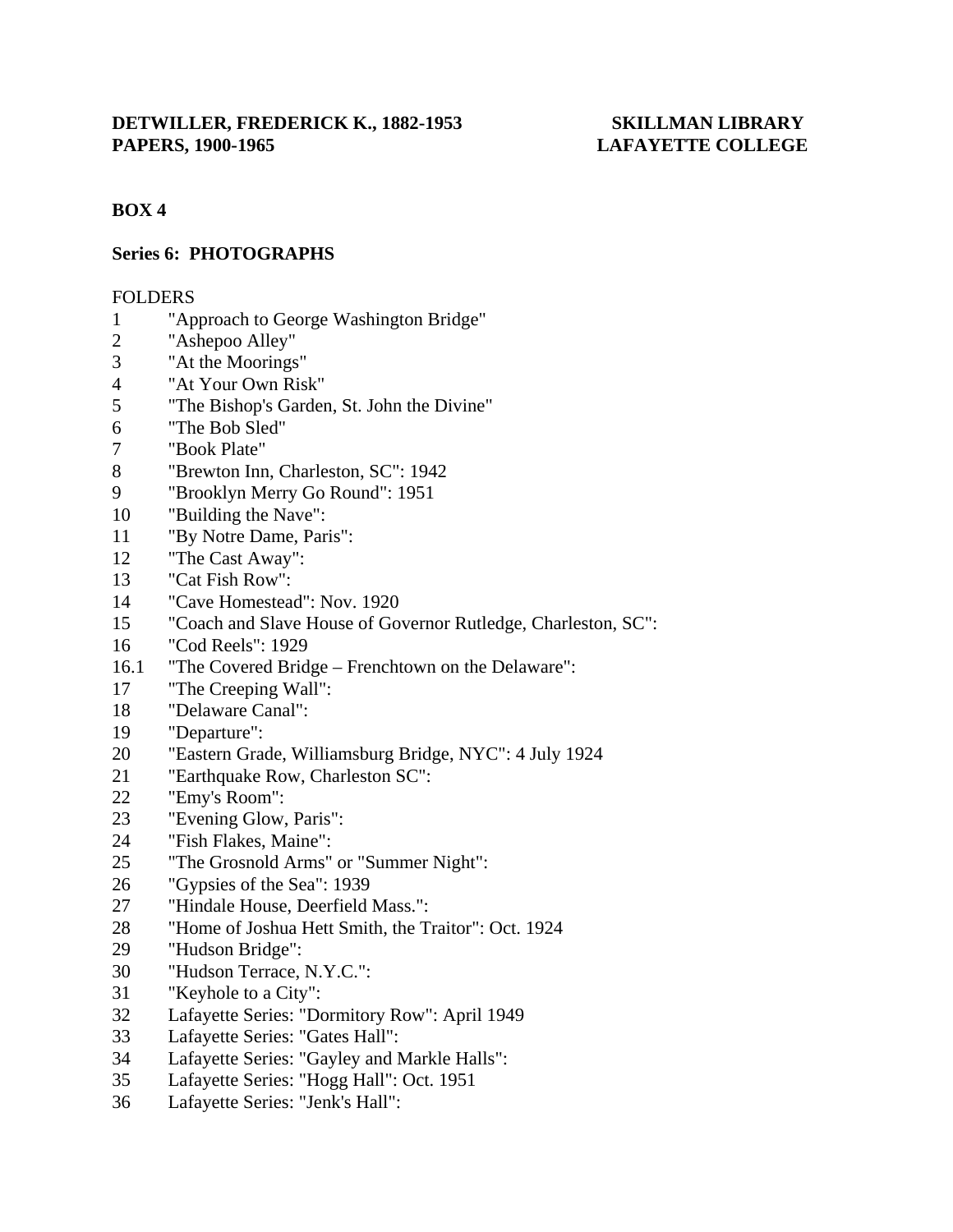- 37 Lafayette Series: "Jessie A. Kirby Memorial Dormitory": Nov. 1950
- 38 Lafayette Series: "Kirby and Easton Halls":
- 39 Lafayette Series: "Markle Hall and Memorial Gymnasium":
- 40 Lafayette Series: "Pardee Hall and Colton Memorial Chapel":
- 41 Lafayette Series: "President's Garden": Spring 1948
- 42 Lafayette Series: "President's House":
- 43 Lafayette Series: "Soles Hall": Oct. 1950
- 44 Lafayette Series: "South College, East Wing":
- 45 Lafayette Series: "South College from Jenk's Hall":
- 46 Lafayette Series: "South College, West Wing": June 1948
- 47 Lafayette Series: "Traill Green Astronomical Observatory":
- 48 Lafayette Series: "Van Winkle Library": Dec. 1948
- 49 Lafayette Series: "Watson Hall of International Affairs":
- 50 Lafayette Series: "West College": Sept. 1948
- 51 Lafayette Series: untitled
- 52 Lafayette Series: untitled
- 53 "Ledges of Lantern Hill":
- 54 "Little Ways":
- 55 World War II wash drawing--"Loose Talk Sinks Ships":
- 56 "Mackerel Fleet, Maine":
- 57 "Midtown":
- 58 "Moon Showers, Lafayette National Park, Maine":
- 59 "Morning Air":
- 60 "My Studio":
- 61 "The Night Before Christmas":
- 62 "Northern Lights, Acadia National Parks":
- 63 "Oak Tree and Elm Sketch": 1893
- 64 "Ode to Claud Lorrand":
- 65 "Old Orchard":
- 66 "Passways from Manhattan":
- 67 "Pemaquid Light, Maine": Nov.1932
- 68 "Plantation, VA":
- 69 "The Processional Eclipse, Series III": 24 Jan. 1925
- 70 "Prospect Colliery":
- 71 "Reeling for the Banks":
- 72 "Return of the Seiners":
- 73 "Riley's Pier":
- 74 "River Ruin":
- 75 "Rock Bound":
- 76 "The Rud":
- 77 "Schooner Head--Isle of Mount Desert, Maine": Feb. 1927
- 78 "Self Portrait":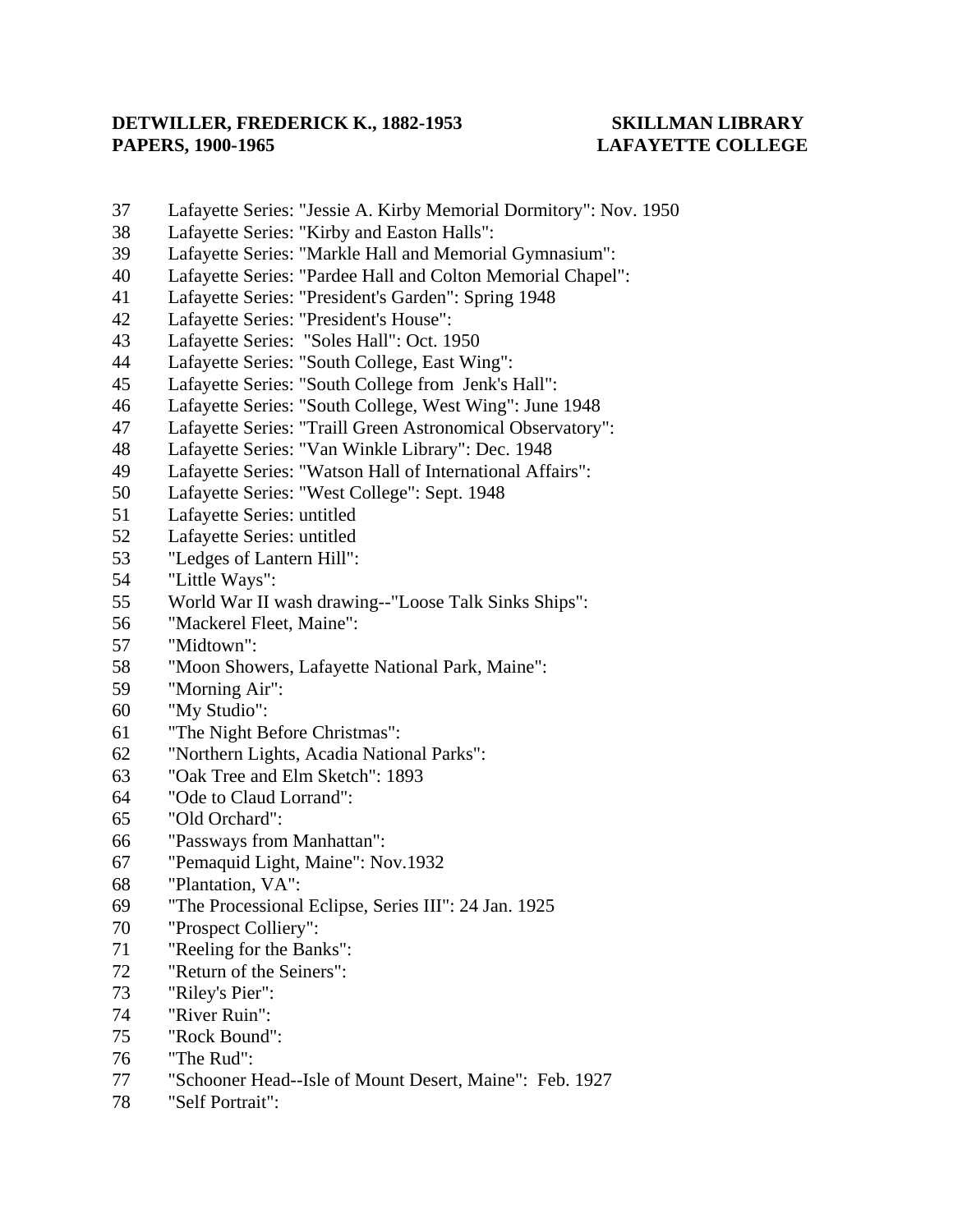- 79 "The Skipper's Hat":
- 80 "Steel Face":
- 81 "Stoh Nets, Maine":
- 82 "Stone Crusher":
- 83 Study A1 and Study A2: 9 Feb. 1929
- 84 "The Summit":
- 85 "Treason Hill": April 1924
- 86 "Warm Springs Bath":
- 87 "Washing Up":
- 88 "Washington Walnut": Nov. 1925
- 89 "Wooden Shipyard War Series": 1918
- 90 "Yam Banks":
- 91 "Zero"
- 92 Logging paintings:
- 93 Series: Floating nudes:
- 94 Series: Scarecrow paintings:
- 95 Series: Totem pole paintings:
- 96 Series: Weeping Willows: 1952
- 97 untitled figural depictions:
- 98 untitled fishing village and boat/ship artworks:
- 99 untitled interior depictions:
- 100 untitled landscapes/seascapes:
- 101 untitled New York scenes:
- 102 untitled summer bathers:
- 103 untitled town and city scenes:
- 104 miscellaneous FKD artwork:
- 105 Artists' Fellowship, Inc.: 1906
- 106 Family photographs Dr. John Detwiller:
- 107 Group:
- 108 Honorary Degree, Lafayette, Photographs: 1945
- 109 in printing studio:
- 110 in studio:
- 111 individual:
- 112 Joshua Hett Smith home: 1926
- 113 Mystic Noank:
- 114 National Guard Service: 1902-1905
- 115 painting in NYC:
- 116 painting outdoors: 1923-1927
- 117 portraits (folder 1 of 2):
- 118 portraits (folder 2 of 2):
- 119 portraits of Detwiller by various artists:
- 120 posing for portrait sculpture: 1926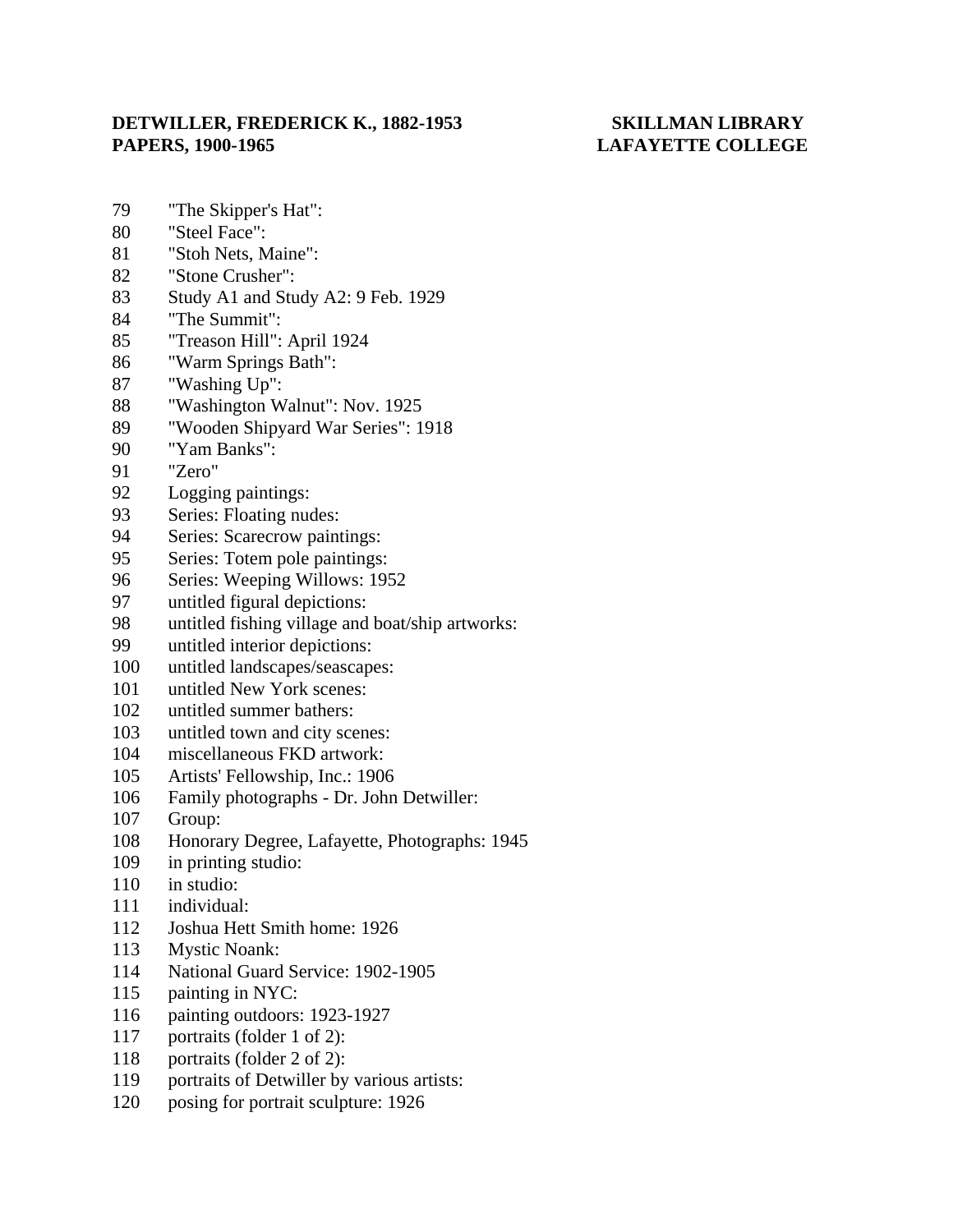- 121 posing with painting, "Valley of the Winooski":
- 122 studio:
- 123 town scenes:
- 124 Wall Street:
- 125 wife Emelyne Gatch Detwiller:
- 126 with palette:
- 127 working in studio:
- 128 miscellaneous artwork--unknown artist:
- 129 miscellaneous family and friends:
- 130 miscellaneous:
- 131 negatives; unidentified

# **Box 5**

### SMALL BOXES

- A Detwiller artworks Negatives
	- Lantern Slides
- B Postcards Maine Scenes
	- Bar Harbor, Maine
	- Noank, Connecticut
	- Miscellaneous
- C Detwiller artworks Lantern Slides

# **Series 7: SCRAPBOOKS**

# **Box 6:**

# **Lafayette College**

#### VOLUMES

1 Lafayette College scrapbook: 1900-1904 -clippings -photographs -drawings

# **Box 7:**

# **Lafayette College**

# VOLUMES

1 Biology class notebook: 1902-1904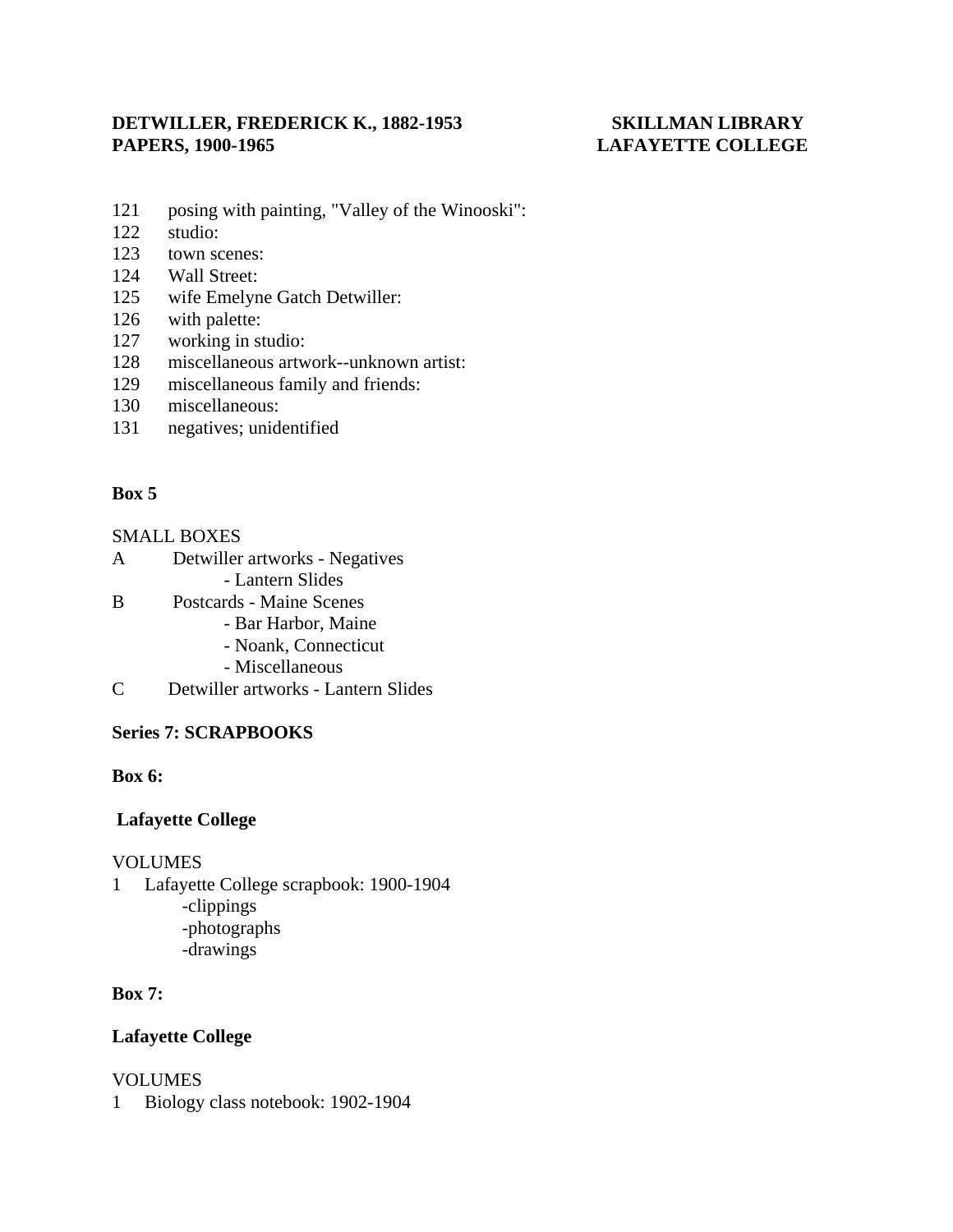-sketches -class notes

- 2 Biology class notebook: 1902-1904 -sketches -class notes
- 3 Honorary Degree: 1945 -clippings -correspondence -material concerning the inauguration of President Ralph Cooper Hutchison

#### **Box 8:**

#### **Travels Abroad**

#### VOLUMES

1 "Prints Versailles etc., Feb. 1910.": 1910 -sculpture and decorative arts prints of Versailles

#### **Box 9:**

#### **Travels Abroad**

#### VOLUMES

- 1 Miscellaneous Photographs/Prints: -architecture/sculpture of France, Italy, and Spain
- 2 Miscellaneous Photographs/Prints: -architectural/sculptural remains of ancient Greek and Roman cultures -Italian churches and baptisteries
- 3 Miscellaneous Photographs/Prints: -architectural and sculpture from Paris, Venice, and Versailles
- 4 Miscellaneous Photographs/Prints: -artwork and architecture of Pisa, Genoa, Venice, and Florence
- 5 Miscellaneous Photographs/Prints: -architecture and sculpture of Germany, France, and Spain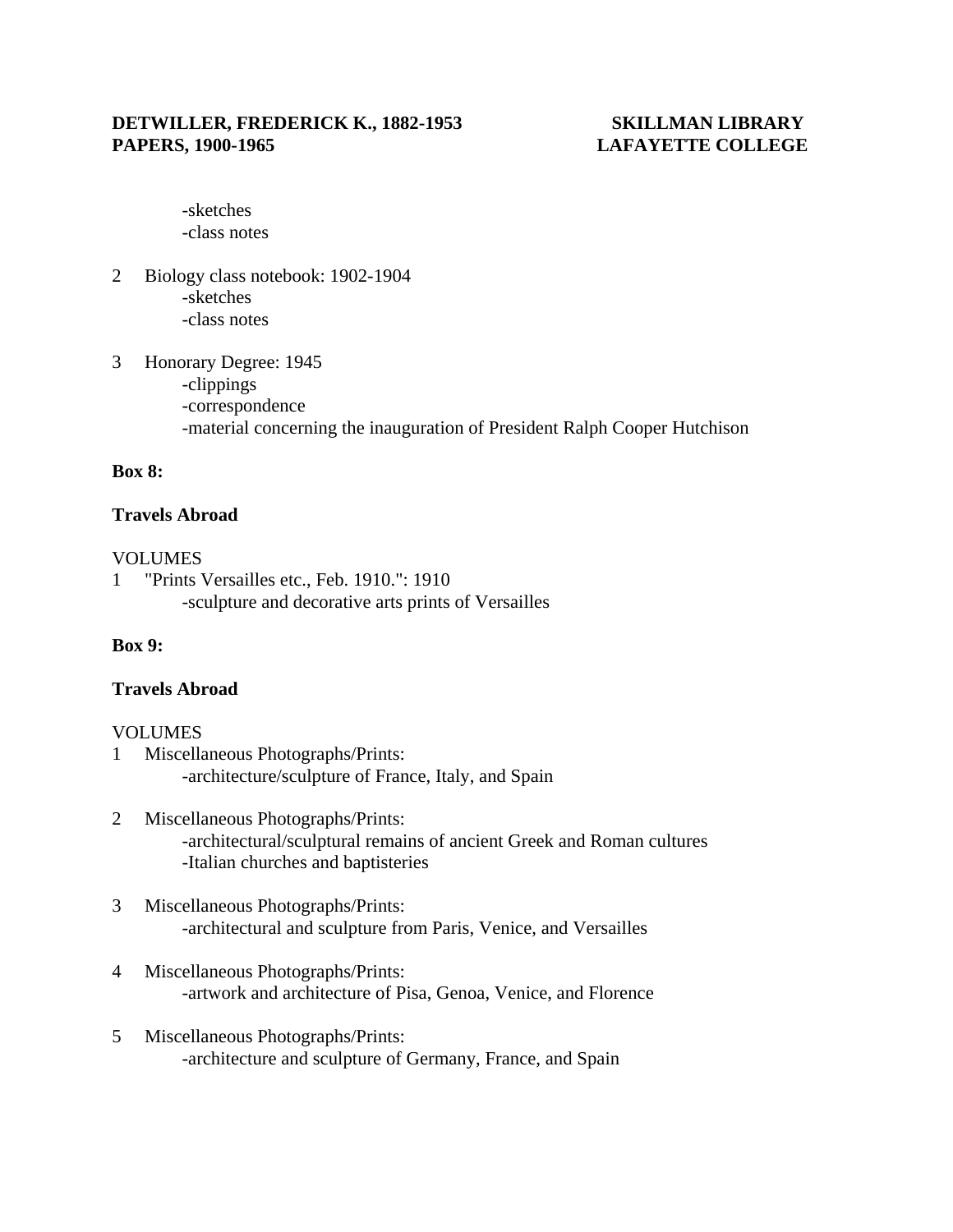#### **Box 10:**

#### **Artistic Career: 1908-1922**

### VOLUMES

- 1 Architectural Competitions: -Clippings from The American Architect and Building News -Society of Beaux-Arts -plan for waiting room of railroad terminal for which Detwiller won a medal
- 2 "Art Clippings #1": 1910-1919 -clippings regarding exhibitions -photographs of Detwiller's Noank, Connecticut home
- 3 "Art Clippings #2": 1920-1922 -clippings regarding exhibitions

# **Box 11:**

### **Artistic Career: 1921-1946**

# VOLUMES

- 1 "Art Clippings #3": 1921-1930 -Wooden Shipyard War Series -clippings regarding exhibitions
- 2 Exhibitions: 1923-1925 -Ainslie Galleries, NYC
- 3 Exhibitions: 1927-1935 -New England exhibits -Pennsylvania exhibits -New York exhibits
- 4 Articles and Interviews: 1930 -speeches, editorials, interviews by Detwiller -correspondence with Allied artists and Salmagundi Club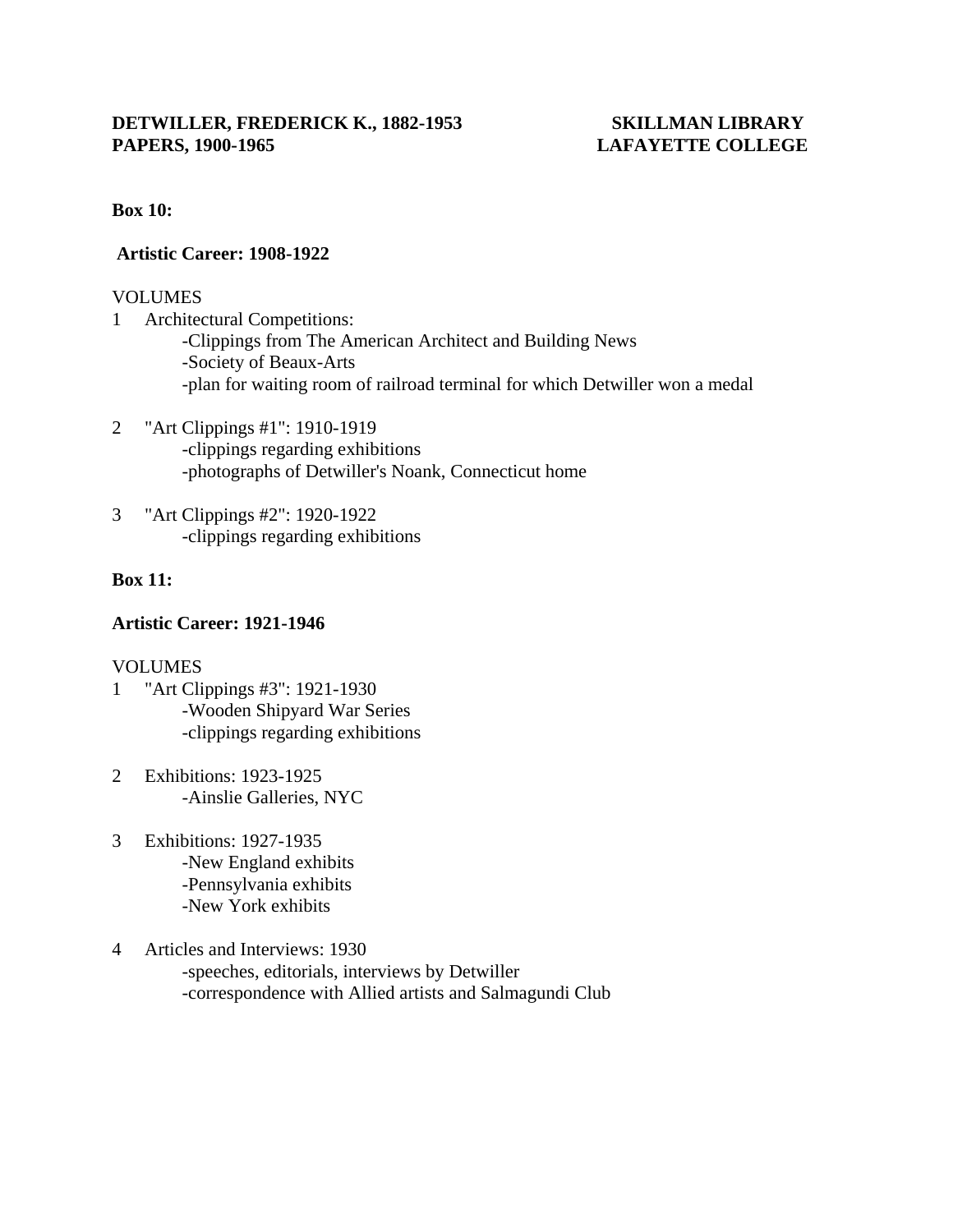#### **Box 11a:**

#### **Artistic Career: 1930 -1946**

#### VOLUMES

1 "Art Clippings #4":1930-1946 -clippings -exhibition catalogs -Detwiller family/Easton

### **Box 12:**

### **Photographs of Detwiller's Works**

#### VOLUMES

- 1 Detwiller Sketch Prints: 1903-1911 -Melange sketches -architectural sketches
- 2 Photographs:
	- -portraiture -landscapes -nude sketches
- 3 Photographs of Detwiller's Oil Paintings -New York depictions
- 4 Photographs of Detwiller's works painted while in Europe: 1911-1912 -Florence
- 5 "Oil Paintings--FKD": -photographs of numerous Detwiller oil paintings

#### **Box 13:**

# **Photographs of Detwiller Works**

#### VOLUMES

1 Photographs: -landscape paintings